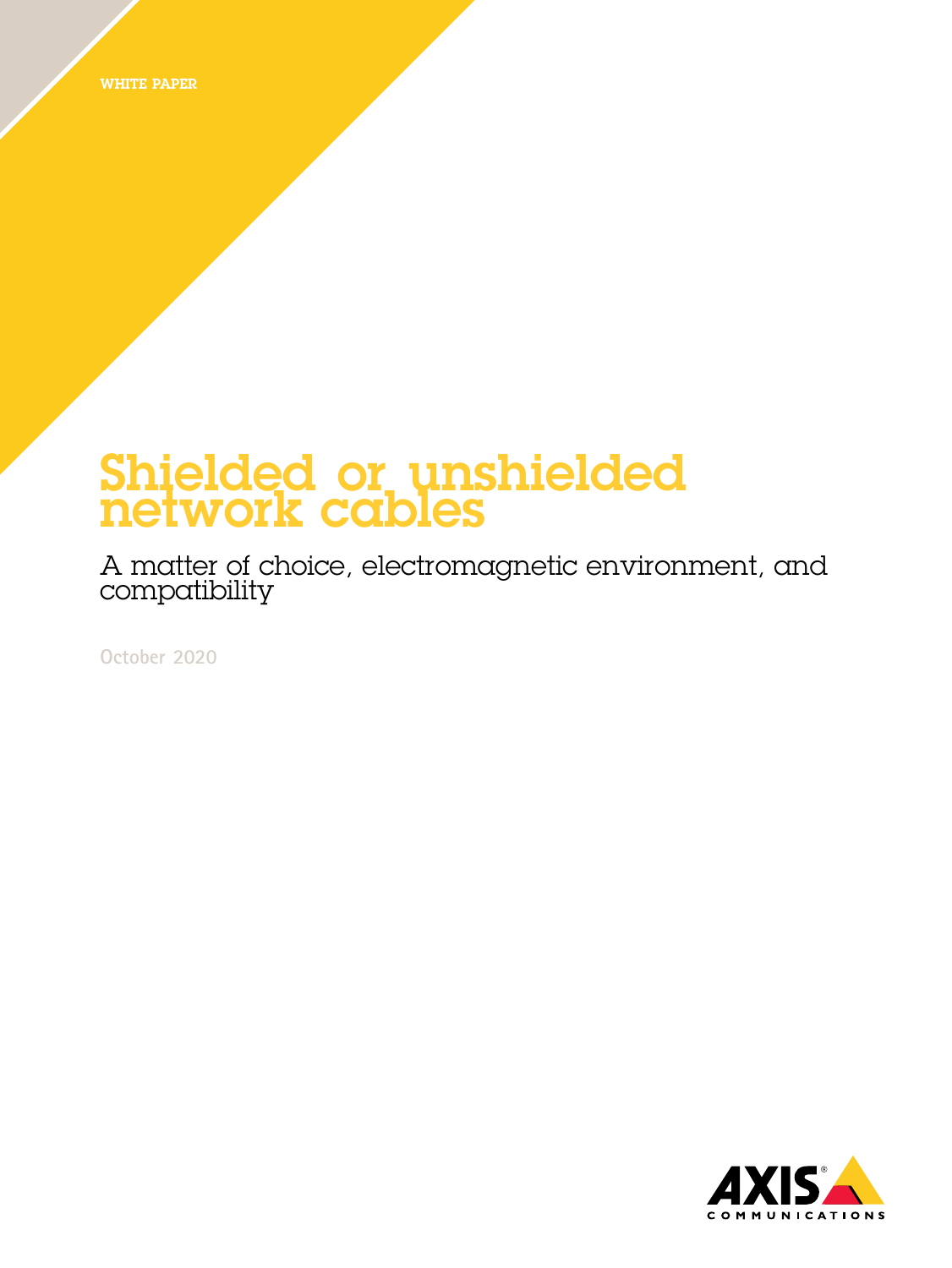# Table of Contents

| $\overline{1}$          | Introduction                                            | 3 |
|-------------------------|---------------------------------------------------------|---|
| $\mathcal{P}$           | Shielded versus unshielded network cables               | 3 |
| $\overline{\mathbf{3}}$ | Two digital device classes                              | 4 |
| 4                       | Immunity                                                | 4 |
| 5                       | Shielded or unshielded cables with Axis network cameras | 4 |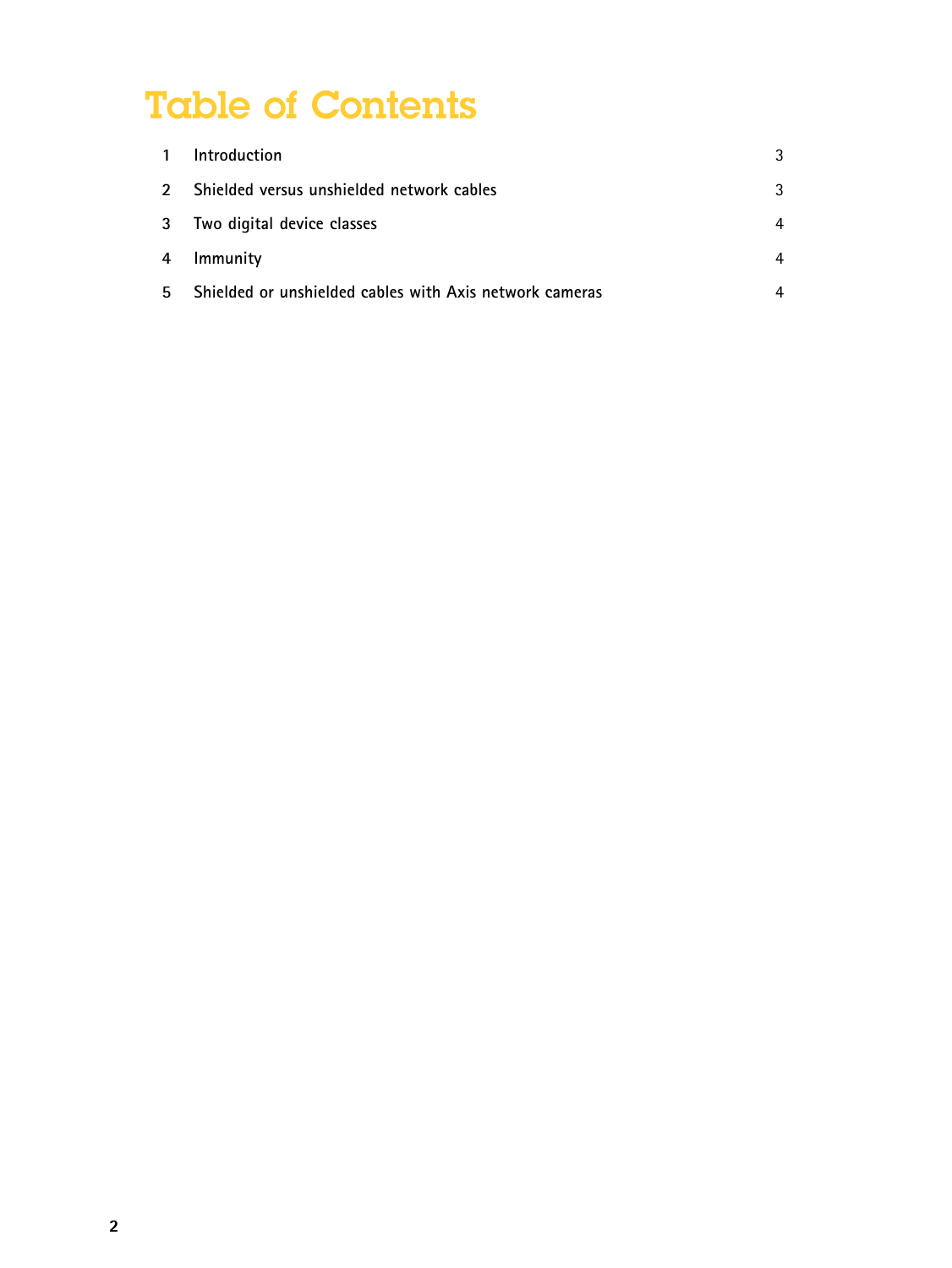### <span id="page-2-0"></span>1 Introduction

All electric and electronic devices emit electromagnetic energy, also referred to as radio frequency emissions or RF emissions. RF emissions are <sup>a</sup> byproduct of electrical or magnetic activity. Unfortunately, the emissions from one device can interfere with other devices and could potentially cause problems. Interference can lead to data loss, picture quality degradation on monitors and cameras and can cause other equipment to malfunction. This is generally titled electromagnetic interference or EMI problems.

Electromagnetic compatibility (EMC) refers to the ability of equipment to function satisfactorily without disturbing other equipment in that environment. For example, any system connected to the alternating current (AC) mains power line must be immune to transient surges; the degree of immunity depends on the application.

EMC requirements concern two basic concepts: emissions and immunity (susceptibility). Immunity is <sup>a</sup> measure of how good <sup>a</sup> system is at rejecting interference from other devices. Both emission and immunity are factors that need to be taken into consideration before determining how <sup>a</sup> product shall be installed in an existing environment.

#### 2 Shielded versus unshielded network cables

There are advantages and disadvantages of shielded twisted-pair (STP) cables and unshielded twisted-pair (UTP) cables. Though STP cables and UTP cables are inherently different in design and manufacture, their purpose should be the same, which is to provide reliable connectivity of electronic equipment. In this paper, we make the simplification to allow different types of shielded or screened cables (FTP, S/FTP, SF/UTP) to be addressed as shielded twisted pair cable or STP.



*Figure 1. Left: shielded twisted-pair cable (STP). Right: unshielded twisted-pair cable (UTP).*

STP cables have additional shielding material that is used to reduce external interference. The shield also reduces the emission at any point in the path of the cable. UTP cables provide much less protection against such interference and the performance is often degraded when interferences or disturbances are present. Both types of cables, however, have some protection to interference due to the twisted pair design of the conductors.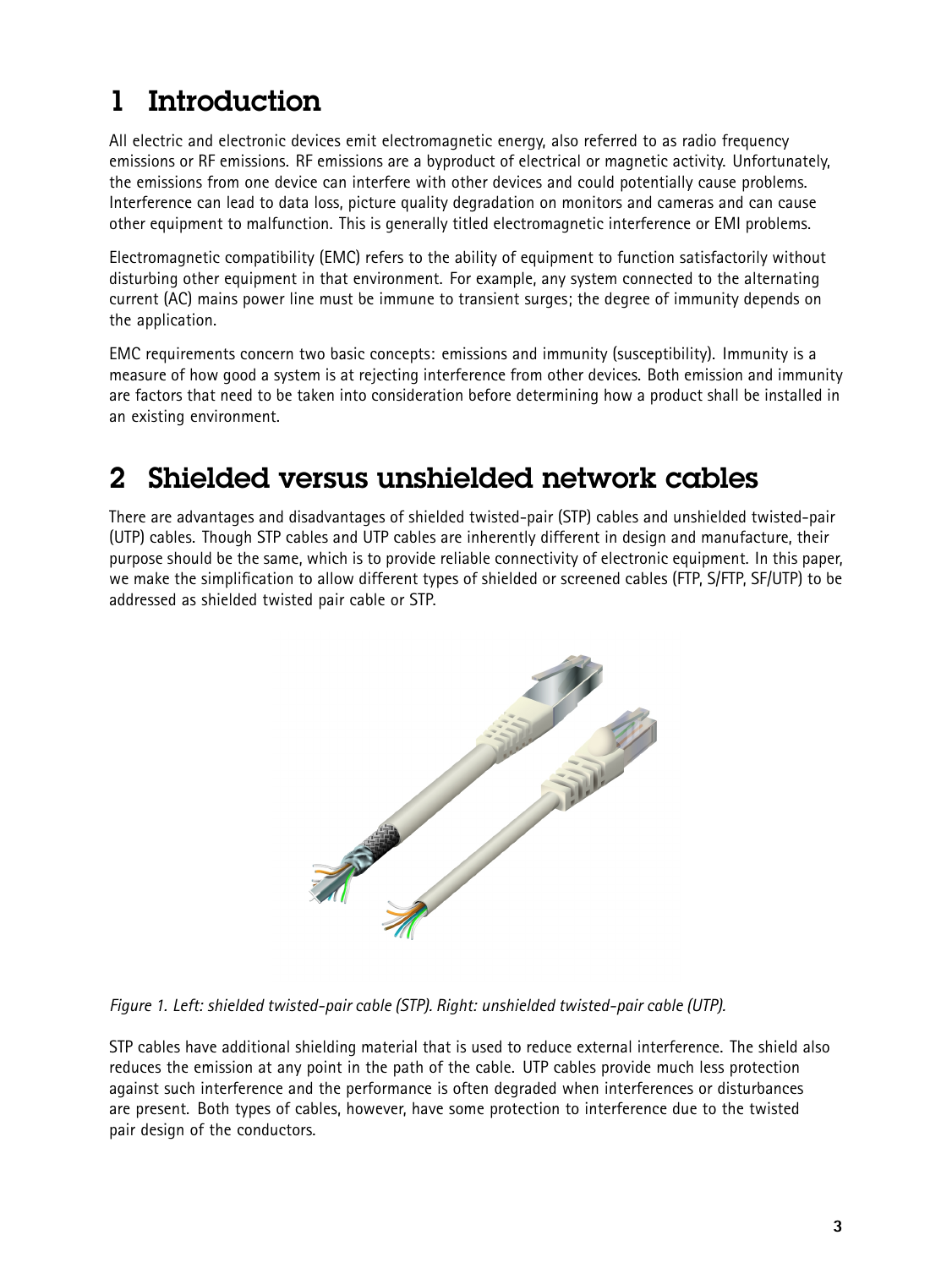<span id="page-3-0"></span>The drawback of STP cables is that they will increase the total cost of an installation. STP cables are more expensive due to the shielding, which is an additional material that goes into every meter of the cable. The shielding also makes the cable heavier and stiffer. Thus, it is more difficult to handle.

#### 3 Two digital device classes

Federal Communications Commission (FCC) designates digital devices which are unintentional radiators into two major classes. Whether <sup>a</sup> product is tested to Class A or B limits for emissions is determined by the environment in which the product will be used.

**Class A** digital devices are marketed for use in <sup>a</sup> commercial, industrial or business environment.

**Class B** digital devices are marketed for use in residential areas.

Class B devices are tested to comply with harder emission requirements than Class A devices. However, FCC encourages manufacturers to comply with Class B limits even if the product is marketed for use in <sup>a</sup> commercial, industrial, or business environment.

Note that the FCC rules about Class A and Class B devices refer to RF emission only. A Class A product has lower requirements for RF emission due to the higher level of radio frequency interference already present in <sup>a</sup> commercial, industrial, or business environment than <sup>a</sup> Class B product, which is intended for use in a residential environment.

### 4 Immunity

Immunity is <sup>a</sup> measure of the ability of electronic products to tolerate the influence of electrical energy (radiated or conducted) from other electronic products and electromagnetic phenomena.

The requirements for <sup>a</sup> product to withstand electrical disturbances or interference are the opposite of RF emission requirements. That is, the immunity requirements are higher in an outdoor, industrial, or similar environment, than in <sup>a</sup> residential environment.

#### 5 Shielded or unshielded cables with Axis network cameras

A selected range of Axis products has undergone extensive RF emission tests with the result that the user can choose between using unshielded, UTP, network cables and fulfill the Class A RF emission limits, or using shielded, STP, network cables and fulfill the Class B RF emission limits.

Our recommendation is to deploy an STP network cable in demanding electrical environments. Examples of demanding indoor environments are where the network cable is located in parallel with electrical mains supply cables or where large inductive loads such as motors or contactors are in close vicinity to the camera or its cable.

It is also mandatory to use an STP cable where the camera is used outdoors or where the network cable is routed outdoors.

Most indoor surveillance deployments are done with an unshielded twisted-pair cable and that will be sufficient to fulfill the regulatory requirements for the US market. The UTP network cable will provide lower cable costs. Since it is less bulky and allows <sup>a</sup> simpler termination of the connector, it is also easier to handle. These may all be principal factors for <sup>a</sup> customer.